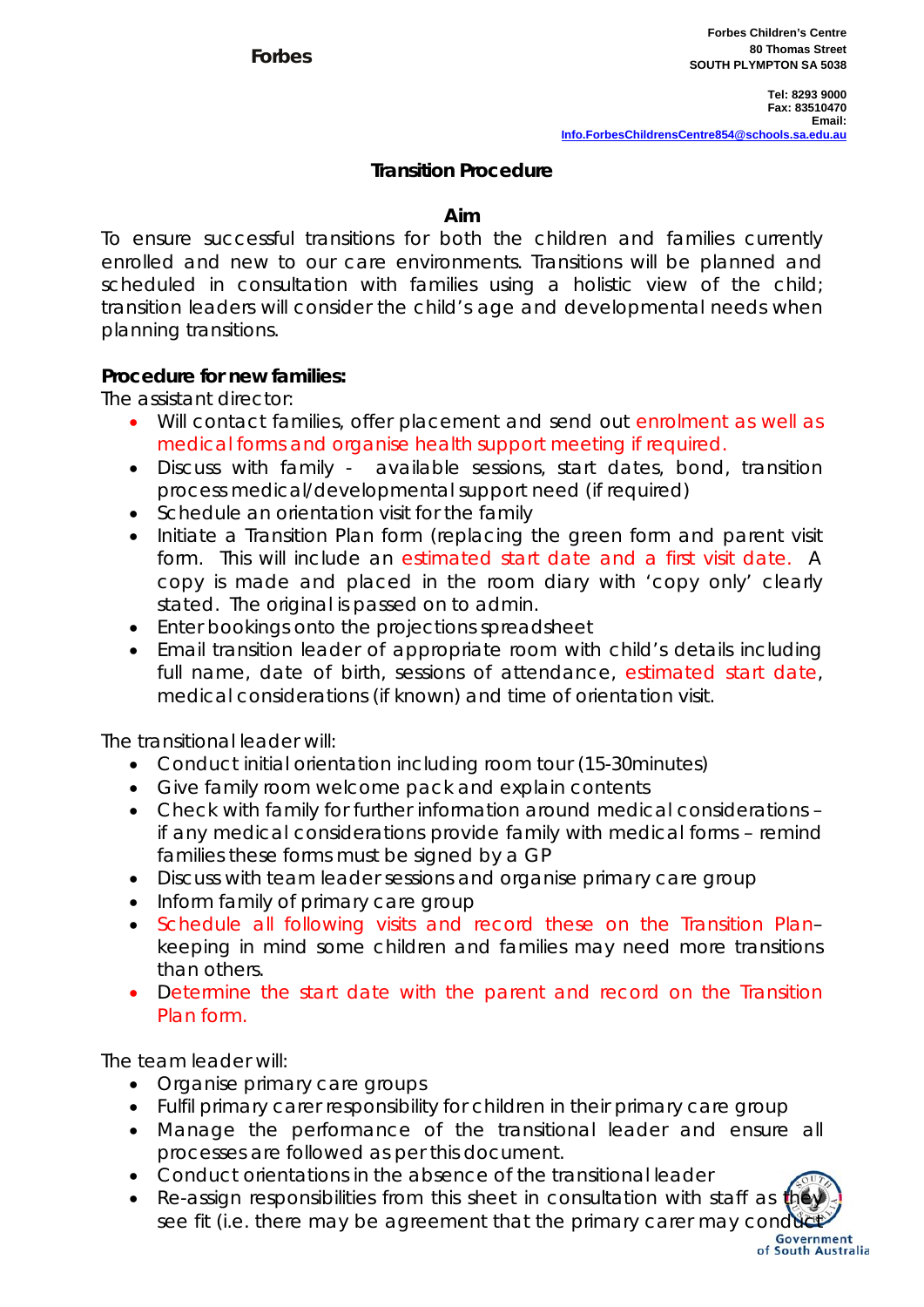the initial orientation). The Team Leader is responsible for ensure that this is clearly communicated and documented and has ultimate responsibility for ensuring processes regarding health care are in place prior to any visits where the parent leaves the duty of care with staff.

 Ensure the Transition Plan is returned to the front desk directly after each visit from a family.

Primary care educators will:

- Conduct transitional visits with children entering their primary care group
- Support the transitional leader
- Ensure ILP's, my child has been returned
- Ensure all health care processes are in place including:
	- Photoboard update, allergy buddy complete, copies of medication authorities and action plans are filed with accident / injury record keeping and has been signed by all staff as sighted, chef is informed of dietary requirements.

Administrative staff will:

- Take responsibility for keeping the original Transition Plan ensuring it is taken into the room with the family at all visits prior to commencement.
- Ensure families enter the rooms for their first visit only after filling in enrolment forms and collect all medical forms.
- Take a copy of medical forms as soon as they are returned and take through to the room (with the transition plan if they are returned prior to a visit). File original enrolment form and medical forms in the child's file at the front desk.
- Where medical forms are not returned the family is informed that any further visits will need to be accompanied by the parent until medical forms are returned. This is recorded on the Transition Plan.
- Set up account on SPIKE system
- Take payment of child care bond
- Enter bookings onto SPIKE on advice from the transitional leader
- Assist families with queries regarding CCB, CCR and accounts
- Let assistant director know of any custody orders in place
- Print new emergency contact information for each room and office
- Print a copy medical considerations from SPIKE system and pass onto the chef

\*\*The Transition Plan should travel from the front desk with the family to the room at all visits and back again to the front desk directly after visits. Escorting families in and out will therefore be necessary with visits\*\*

## **Procedure for existing families:**

The assistant director will:

- Organise transitional projection information in advance for children moving from one room to the next (during week 5 of term) for transitional leaders
- Pass information to transitional leaders paper copy including calendar email copy

The transitional leader will: